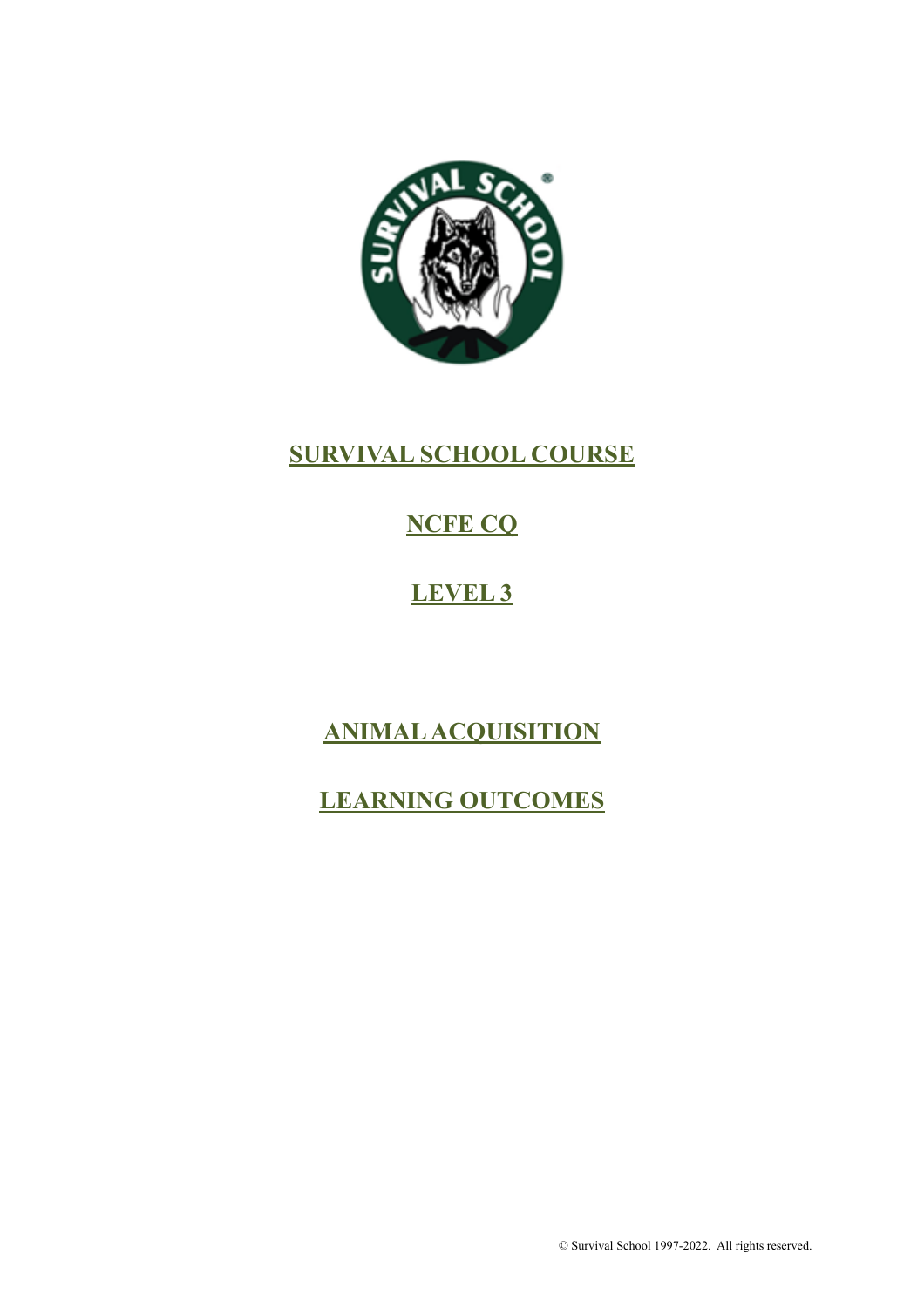#### **Learning Outcomes:**

#### **The learner will:**

Understand the legalities, the rules and governance regarding animal acquisition in the UK.

### **The learner will:**

#### 1.1 Evaluate and understand:

- a. Traps and snares 'best practise'.
- b. Which traps and snares are legal in the UK and why.
- c. Wildlife and Countryside Act 1981 (Northern Ireland 1985).
- d. Deer Acts 1991 and 2006.
- e. The significance of the protected species list.
- f. DEFRA guidelines on Traps and Snares.
- g. Reason for animal acquisition
- h. The purposes of animal acquisition for consumption, tools and clothing with links to history and pre-history.

#### **The learner can:**

1.2

- a. Describe best practise for setting legal traps and snares and why it is necessary.
- b. Demonstrate which traps and snares are illegal/legal and why.
- c. Work within legal guidelines in animal acquisition.
- d. Justify historic animal acquisition for the use of tools.

### **Range (explanation)**

This module concerns the laws, rules, guidelines and governance of animal acquisition in the UK. It will explore relevant Acts of Law and the enforcing agencies to include fishing, shooting, traps and snares. This unit will convey the importance of staying within the law and acting in accordance with national governing bodies' guidelines and examining the moral and social implications of modern animal acquisition.

Internal Assessment Guidance – Unit 01: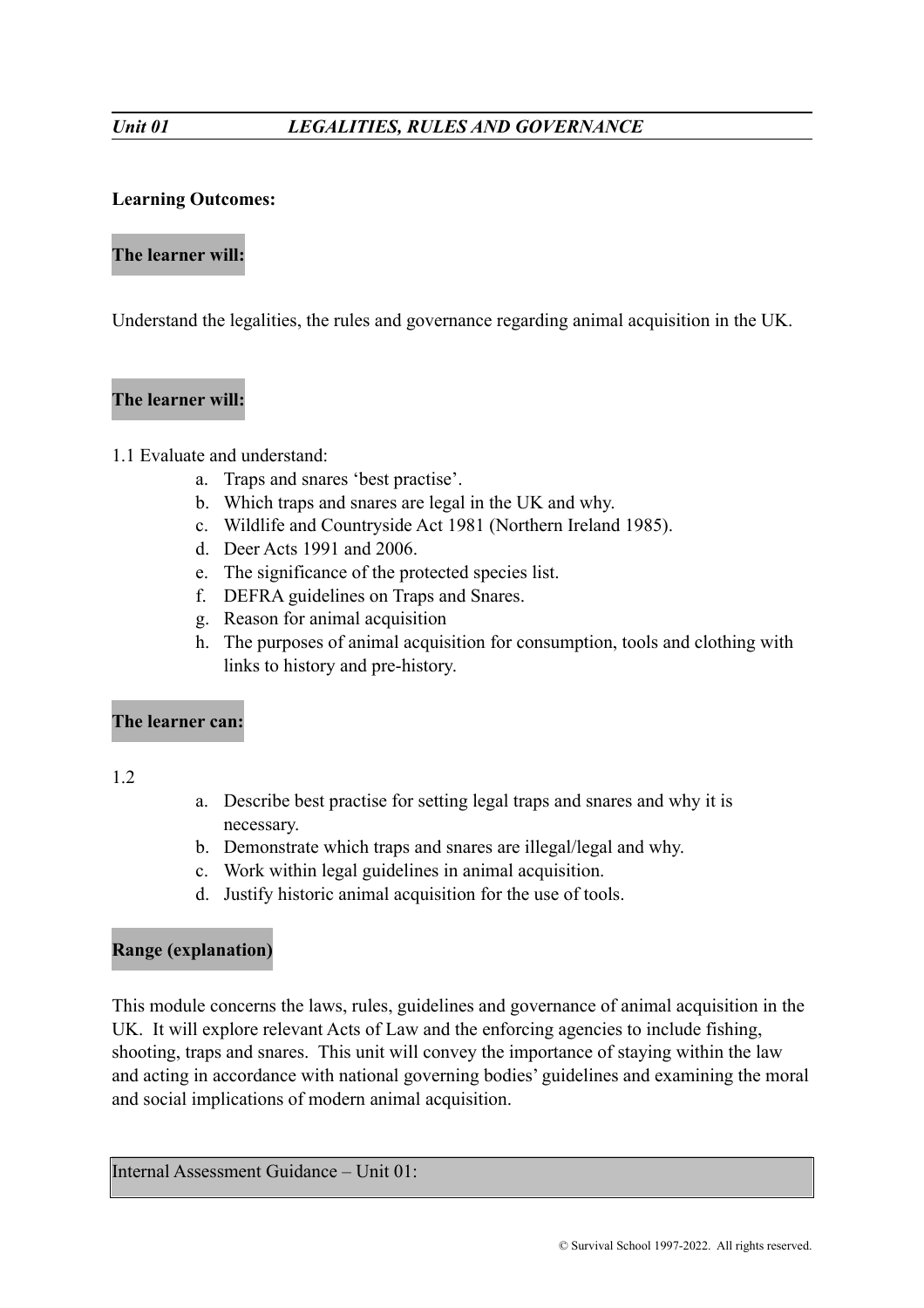## **Learning Outcome:**

| <b>Number</b>    | <b>Type of evidence</b> | <b>Additional information</b> (if applicable) |
|------------------|-------------------------|-----------------------------------------------|
| 1.2a             | Q/A                     |                                               |
| 1.2 <sub>b</sub> | $Q/A$ and $P/D$         |                                               |
| 1.2c             | Q/A                     |                                               |
| 1.2d             | Q/A                     |                                               |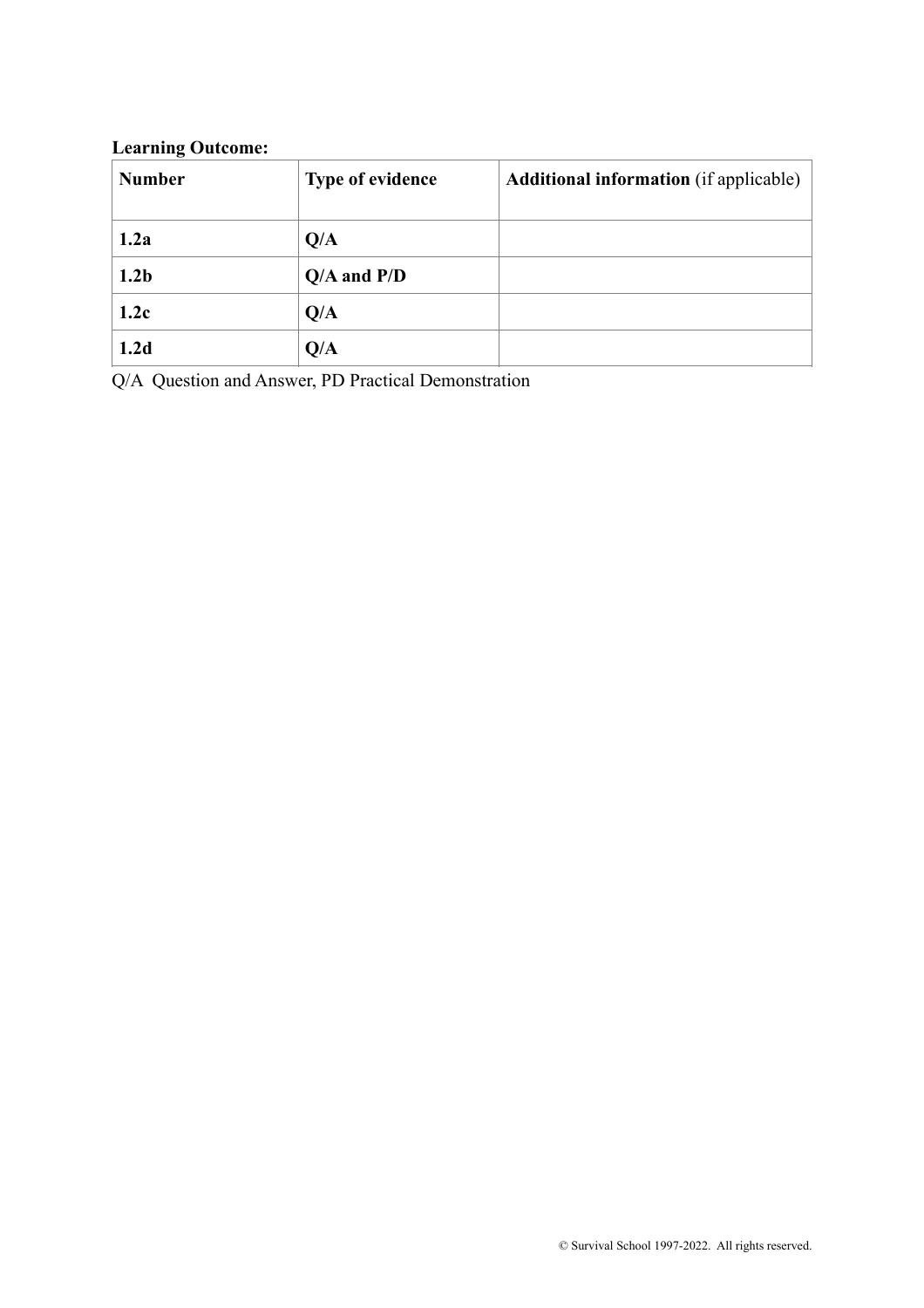#### **Learning Outcomes:**

#### **The learner will:**

Understand the fieldcraft required to acquire animals in the UK through legal methods

#### **The learner will:**

2.1

- a. Identify where target species are available with the aid of tracking.
- b. Analyse strategies for acquisition.
- c. Visualise/observe the behaviour of the quarry species.
- d. Assess the qualities of a variety of suitable traps and snares.

#### **The learner can:**

2.2

- a. Indicate where target species are available with the aid of tracking.
- b. Evaluate strategies for acquisition.
- c. Explain the behaviour of the quarry species.
- d. Explain the qualities of a variety of suitable traps and snares.

### **Range (explanation)**

This unit is designed to enable the learner to locate a readily available source of animal, identify their tracks and habitats and work out a system for setting the correct trap or snare whilst staying within the law.

| Internal Assessment Guidance - Unit 02: |                         |                                               |  |  |
|-----------------------------------------|-------------------------|-----------------------------------------------|--|--|
| <b>Learning Outcome:</b>                |                         |                                               |  |  |
| <b>Number</b>                           | <b>Type of evidence</b> | <b>Additional information</b> (if applicable) |  |  |
| 2.2a                                    | $Q/A$ and $P/D$         |                                               |  |  |
| 2.2 <sub>b</sub>                        | Q/A                     |                                               |  |  |
| 2.2c                                    | O/A                     |                                               |  |  |
| 2.2d                                    | $Q/A$ and $P/D$         |                                               |  |  |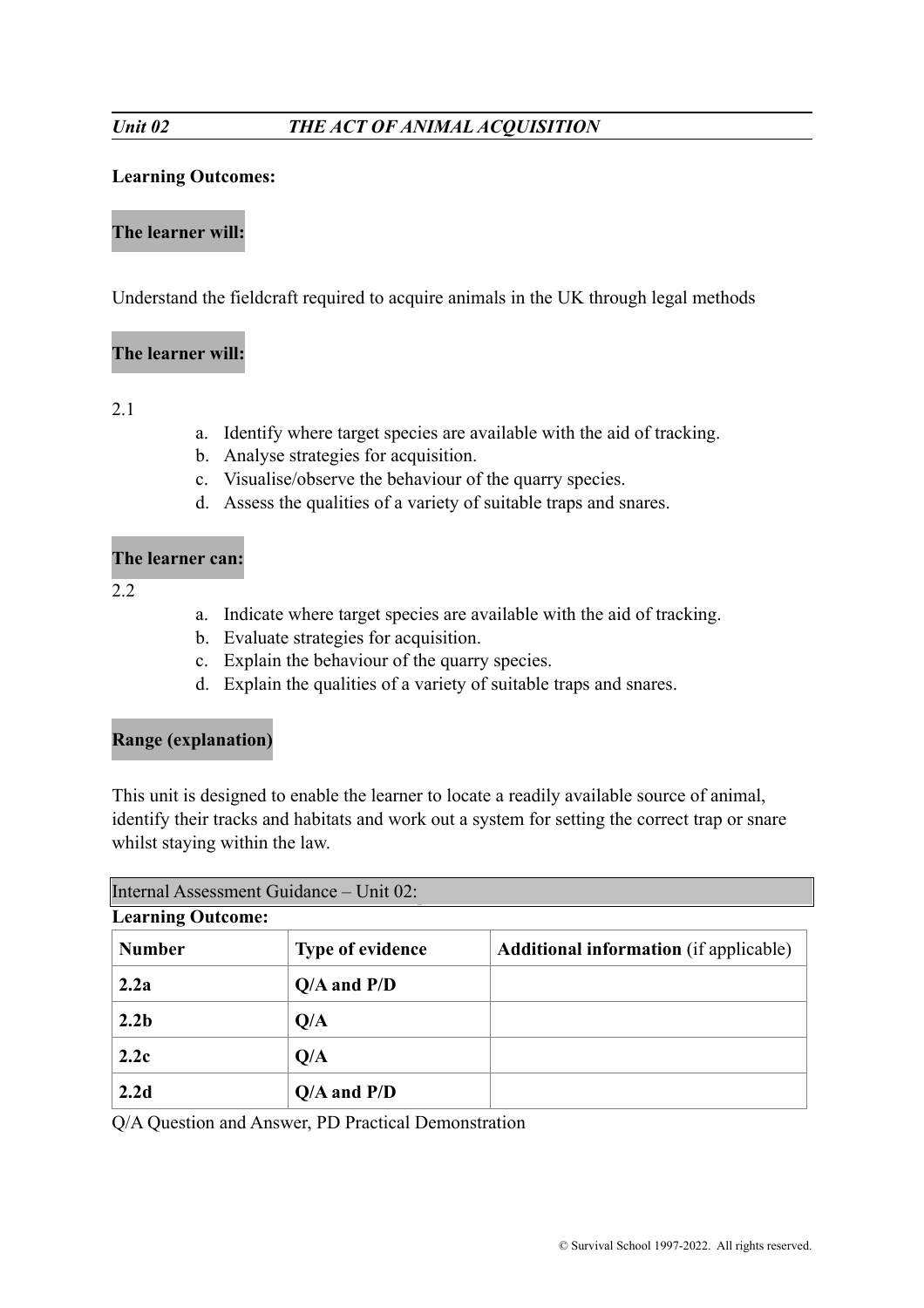#### *Unit 03 DEMONSTRATION AND MANUFACTURE OF TRAPS AND SNARES*

#### **Learning Outcomes:**

#### **The learner will:**

Understand the physical and legal aspects of a range of traps and snares and evaluate how they can be used in context.

#### **The learner will:**

#### 3.1

- a. Understand the technical and mechanical processes of a range of traps and snares.
- b. Construct a series of traps and snares including rabbit snares using suitable materials.
- c. Discuss conservation techniques to promote wildlife development.

#### **The learner can:**

#### 3.2

- a. Explain and demonstrate how a range of traps and snares work.
- b. Replicate a series of traps and snares including rabbit snares using suitable materials.
- c. Explain how the acquisition of animals can actually encores species growth.

#### **Range (explanation)**

This unit encourages the learner to Understand the technical aspects of animal acquisition. Emphasis is put on how ethics have changed over years of acquisition. The production of replicas of certain methods of acquisition are for demonstration purposes unless the replication is of DEFRA approved methods. Methods demonstrated and explained will cover mammal, fish and fowl. Cutting tools safety will be revised and if necessary taught.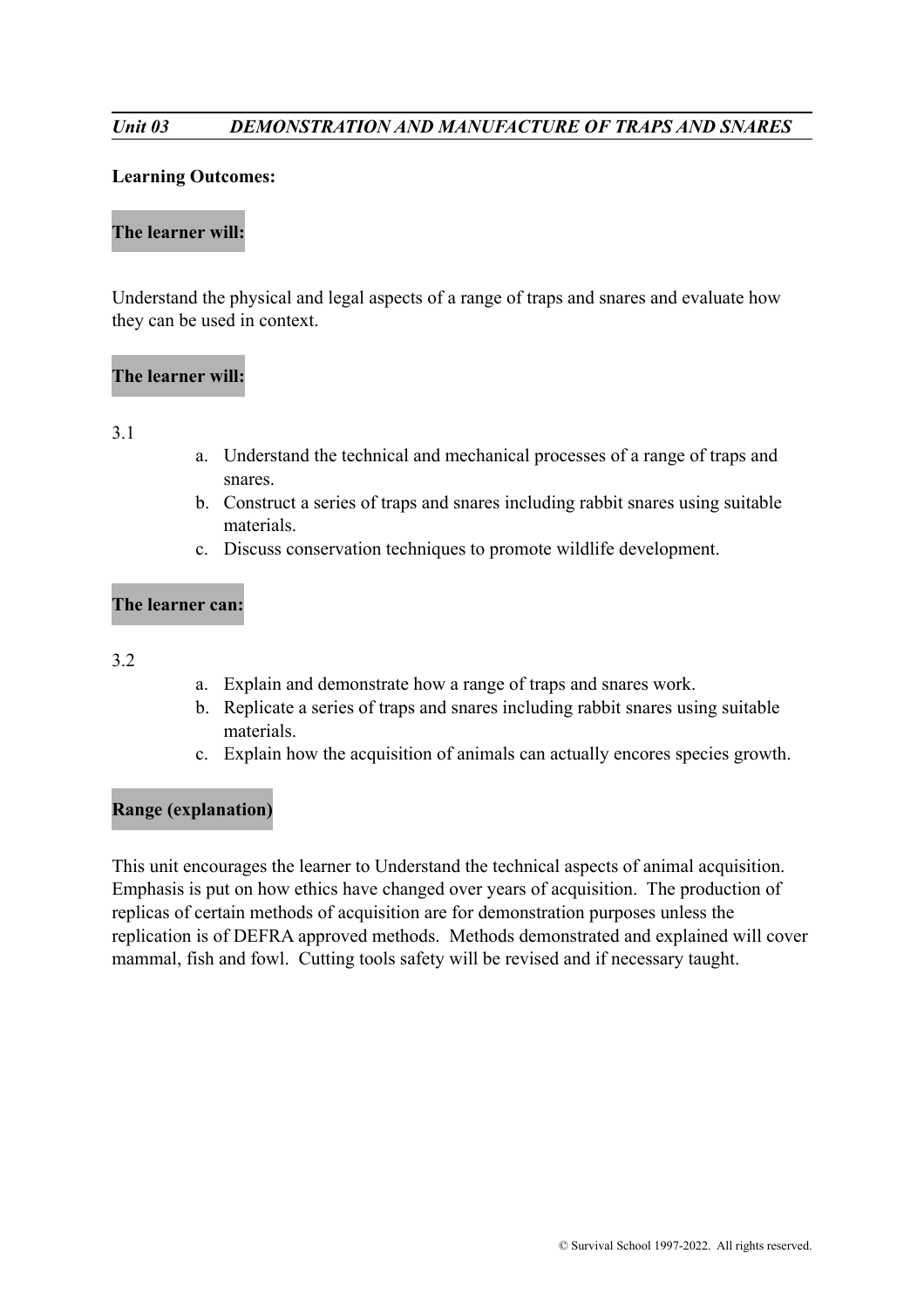## Internal Assessment Guidance – Unit 03:

## **Learning Outcome:**

| <b>Number</b>                                       | <b>Type of evidence</b> | <b>Additional information</b> (if applicable) |
|-----------------------------------------------------|-------------------------|-----------------------------------------------|
| 3.2.a                                               | $Q/A$ and $P/D$         |                                               |
| 3.2.b                                               | <b>PD</b>               |                                               |
| 3.2.c                                               | $Q/A$ and $P/D$         |                                               |
| Q/A Question and Answer, PD Practical Demonstration |                         |                                               |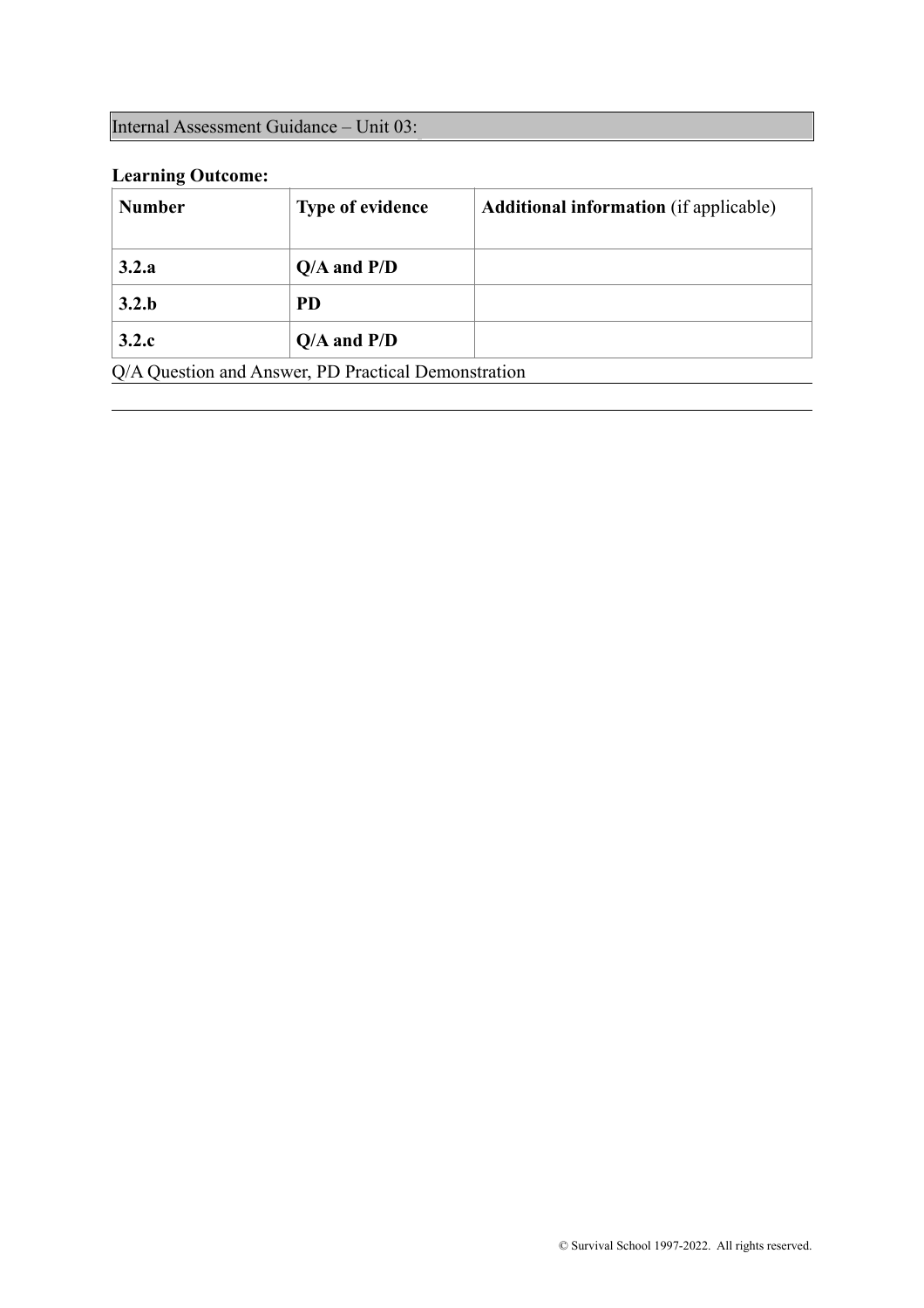### *Unit 04 SETTING AND MONITORING*

#### **Learning Outcomes:**

#### **The learner will:**

Develop the skills to set animal acquisition apparatus and promote monitoring techniques.

#### **The learner will:**

4.1

- a. Explore the methods of setting traps and snares and the fieldcraft required to disguise and camouflage human presence.
- b. Understand the fineness of triggers and settings.
- c. Discuss monitoring methodology and recording.

#### **The learner can:**

4.2

- a. Successfully position, set and retrieve a trap or snare.
- b. Demonstrate suitable triggers and trigger sensitivity for the environment.
- c. Explain how a trap or snare could be monitored.

### **Range (explanation)**

This unit will guide the learner through how to set, acquire and retrieve an animal humanely and sensitively. The climatic and environmental condition of habitats is such that it may not always be possible to leave the apparatus *in situ* for any length of time and full permission should be sought from the land owner before the course.

Internal Assessment Guidance – Unit 04:

#### **Learning Outcome:**

| <b>Number</b>    | <b>Type of evidence</b> | <b>Additional information</b> (if applicable) |
|------------------|-------------------------|-----------------------------------------------|
| 4.2a             | $Q/A$ and PD            |                                               |
| 4.2 <sub>b</sub> | $Q/A$ and PD            |                                               |
| 4.2c             | Q/A                     |                                               |